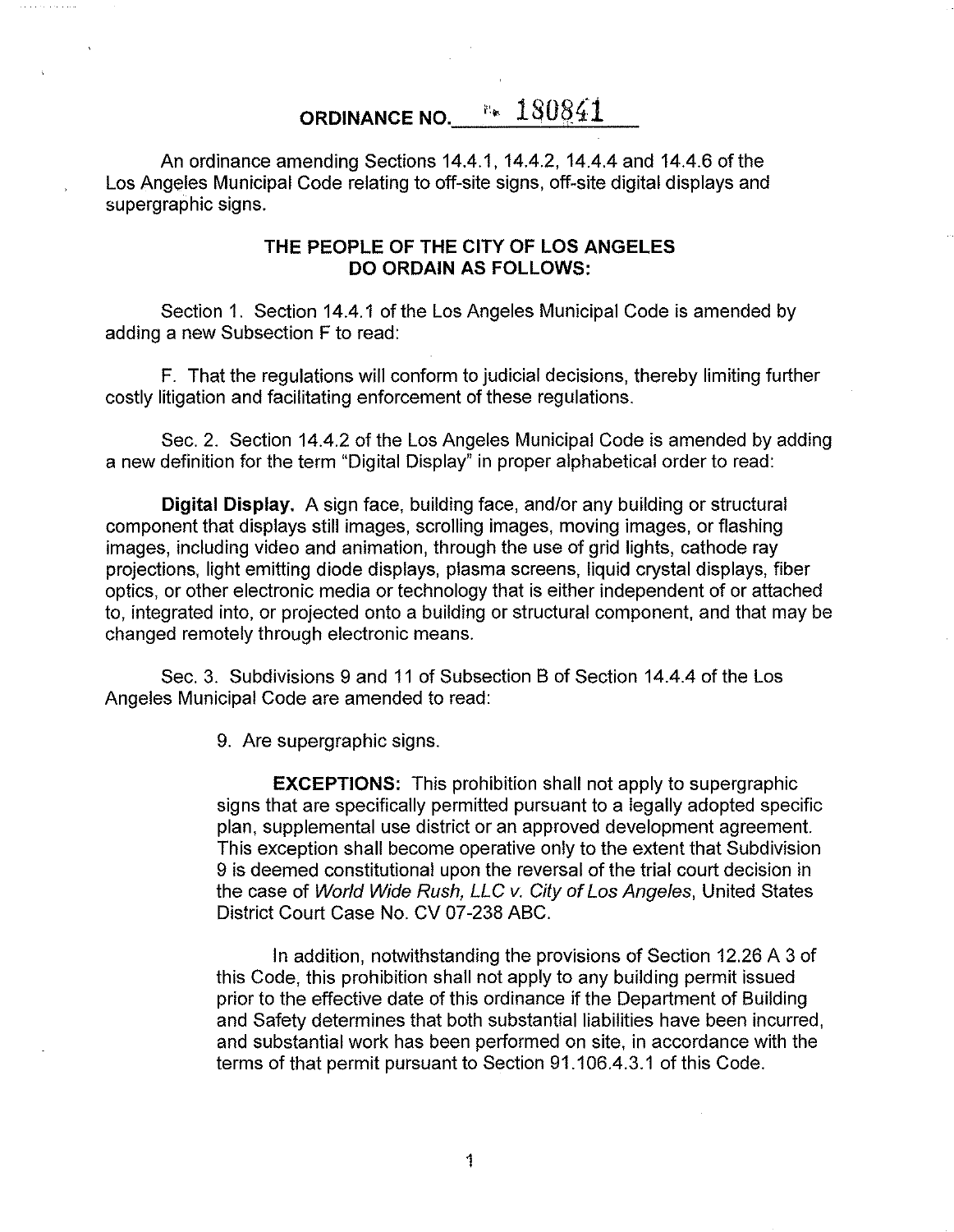11. Are off-site signs, including off-site digital displays, except when offsite signs are specifically permitted pursuant to a relocation agreement entered into pursuant to California Business and Professions Code Section 5412. This prohibition shall also apply to alterations, enlargements or conversions to digital displays of legally existing off-site signs, except for alterations that conform to the provisions of Section 91.6216 and all other requirements of this Code.

**EXCEPTIONS:** This prohibition shall not apply to off-site signs, including off-site digital displays, that are specifically permitted pursuant to a legally adopted specific plan, supplemental use district or an approved development agreement. This exception shall become operative only to the extent that Subdivision 11 is deemed constitutional upon the reversal of the trial court decision in the case of World Wide Rush, LLC v. City of Los Angeles, United States District Court Case No. CV 07-238 ABC.

In addition, notwithstanding the provisions of Section 12.26 A 3 of this Code, this prohibition shall not apply to any building permit issued prior to the effective date of this ordinance if the Department of Building and Safety determines that both substantial liabilities have been incurred, and substantial work has been performed on site, in accordance with the terms of that permit pursuant to Section 91.1 06.4.3.1 of this Code.

Sec. 4. Section 14.4.4 of the Los Angeles is amended by adding a new Subsection J to read:

J. **Relief.** Notwithstanding the provisions of Sections 12.24, 12.27, 12.28 or any other section of this Code to the contrary, no relief from the provisions of Subsection B 9 or 11 of this section shall be granted.

Sec. 5. Section 14.4.6 of the Los Angeles Municipal Code is amended to read:

## **SEC.14.4.6. FREEWAY EXPOSURE.**

A. **New Signs.** No person shall erect, construct, install, paint, maintain, and no building or electrical permit shall be issued for, any sign or sign support structure within 2,000 feet of a freeway unless the Department of Building and Safety has first determined that the sign will not be viewed primarily from a main traveled roadway of a freeway or an on-ramp/off-ramp. However, at the termination of an off-ramp, any wall sign located along the front line may be viewed primarily from the off-ramp.

The phrase **"viewed primarily from"** shall mean that the message may be seen with reasonable clarity for a greater distance by a person traveling on the main traveled roadway of a freeway or on-ramp/off-ramp than by a person traveling on the street adjacent to the sign.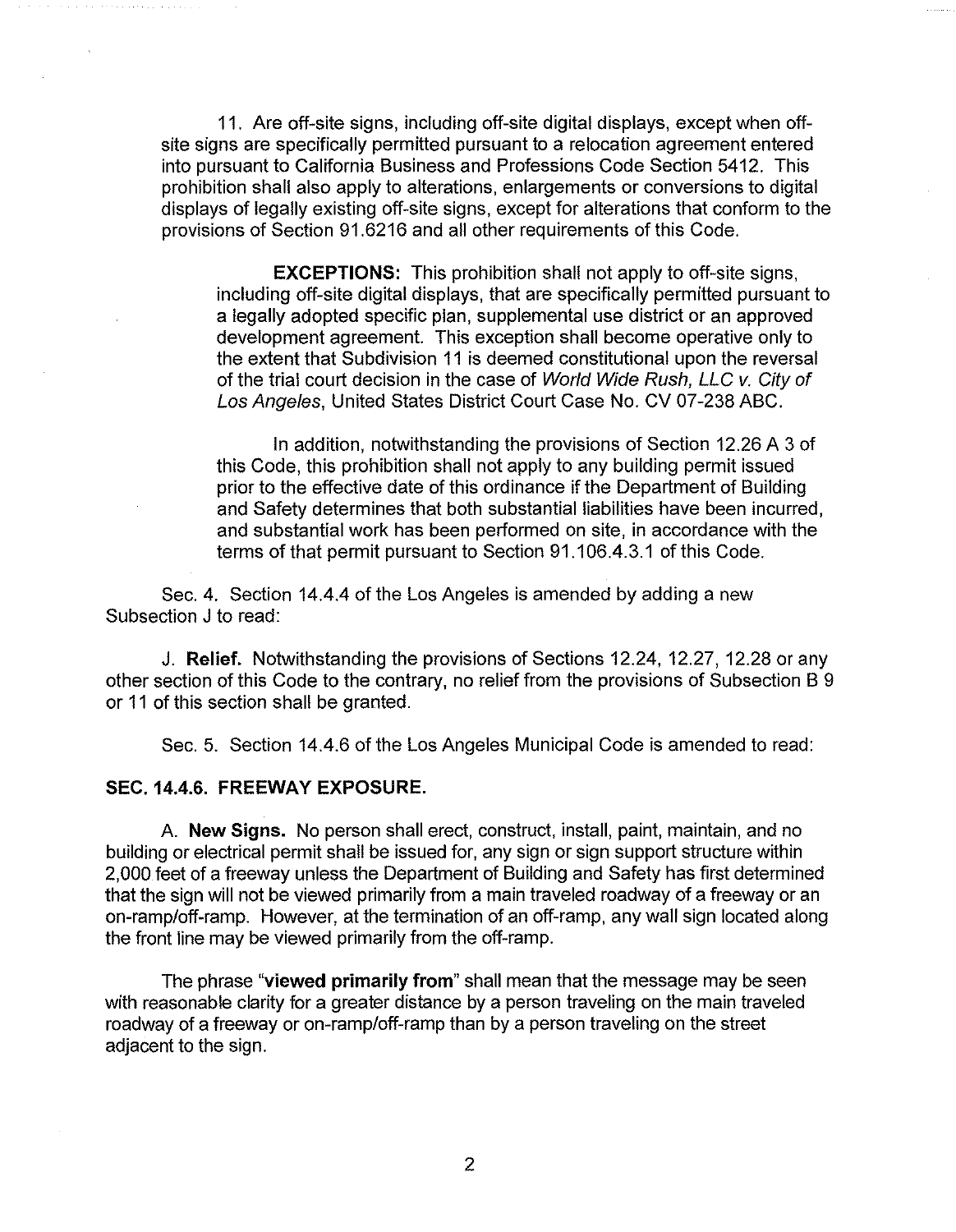B. **Exemption.** The wall signs specified in Subdivisions 1 and 2 below are exempt from the limitation of Subsection A above. These signs shall not have moving parts or any arrangement of lights that create the illusion of movement.

1. Identification signs identifying the building where the sign is located, providing the area of the sign is not more than 50 square feet or is not larger than five percent of the area of the side of the building, which faces primarily to the freeway, whichever is greater; and

2. Wall signs on which the advertising is limited to the name of any person, firm or corporation occupying the building, or the type of business, services rendered, or the name of any product manufactured or sold on the premises. The total area of all wall signs on a building permitted in this subdivision shall not exceed 100 square feet. Any one sign shall not exceed 50 square feet in area.

C. **Existing Signs.** Within three years of the opening of a freeway to public travel, all signs that existed prior to the opening of the freeway and that are in conflict with the provisions of this section and/or Section 14.4.5 of this Code shall be removed, or shall be rearranged or relocated so as to eliminate any conflict with the provisions of this section and/or Section 14.4.5 of this Code.

The Department of Building and Safety and the Department of Transportation shall determine whether or not the sign or sign support structure is in conflict with the provisions of this section and/or Section 14.4.5 of this Code. If it is determined that any sign or sign support structure is in conflict with any of the provisions of this section and/or Section 14.4.5 of this Code, then the permittee and/or other responsible person shall be advised and shall remove, rearrange or relocate the sign or sign support structure within this threeyear period.

D. **Operative Date.** This section shall become operative only to the extent that this section is deemed constitutional upon the reversal of the trial court decision in the case of World Wide Rush, LLC v. City of Los Angeles, United States District Court Case No. CV 07-238 ABC.

Sec. 6. **SEVERABILITY.** If any provision of this ordinance is found to be unconstitutional or otherwise invalid by any court of competent jurisdiction, that invalidity shall not affect the remaining provisions of this ordinance which can be implemented without the invalid provision, and, to this end, the provisions of this ordinance are declared to be severable.

Sec. 7. **URGENCY CLAUSE.** The City Council finds and declares that this ordinance is required for the immediate preservation of the public peace, health and safety for the following reasons. Presently, Ordinance No. 180745 prevents the issuance of building permits for new off-site signs, including off-site digital displays, and supergraphic signs. That ordinance is being challenged in the United States District Court. This ordinance will remove any uncertainty about the status of the City's sign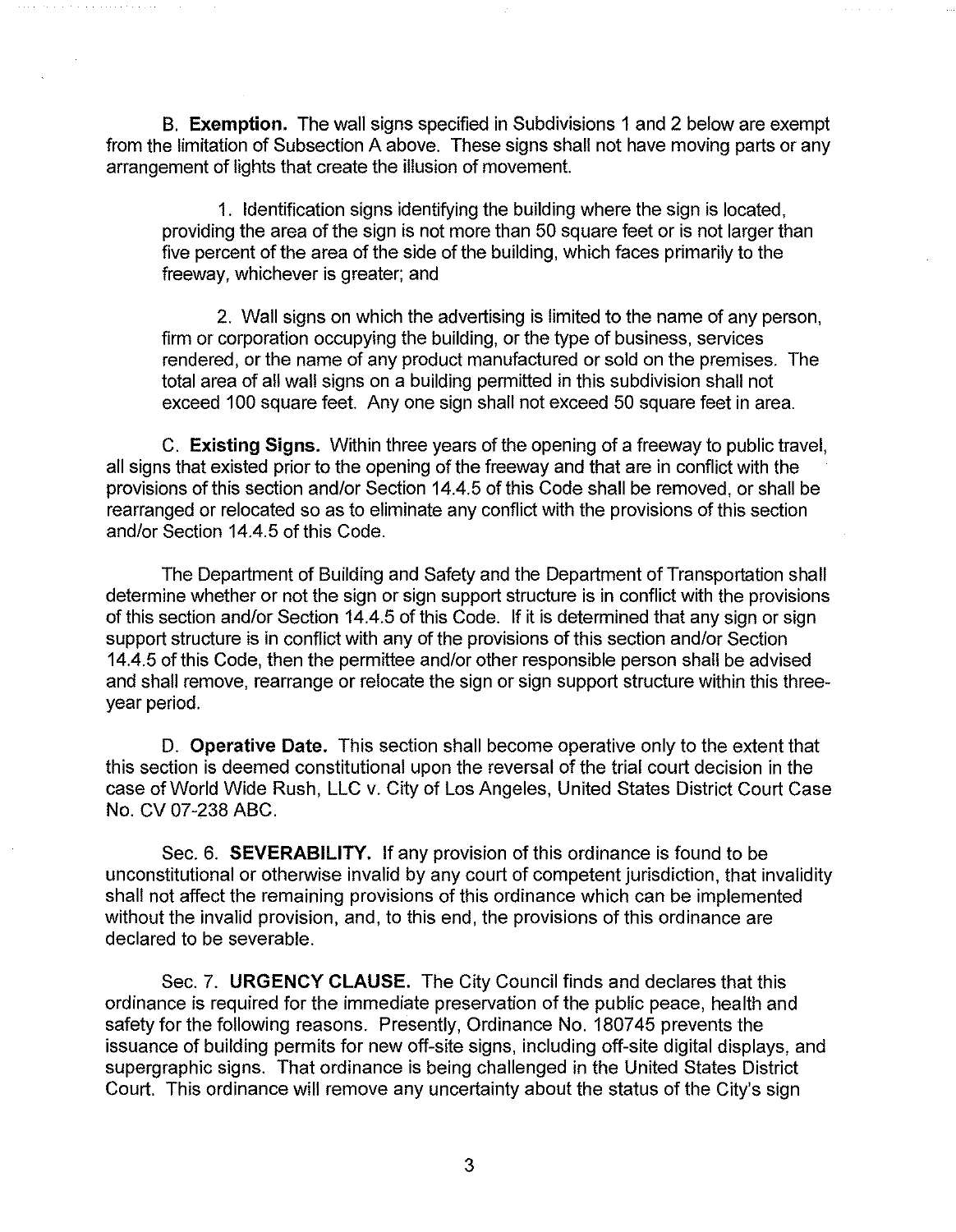regulations and add permanent regulations prohibiting any new off-site signs, including off-site digital displays, and supergraphic signs to the Los Angeles Municipal Code. This ordinance is necessary to prevent irreversible development from occurring by preventing the construction and placement of signage that would add to visual blight in the City. Therefore, this ordinance shall become effective upon publication pursuant to Los Angeles City Charter Section 253.

 $\bar{z}$